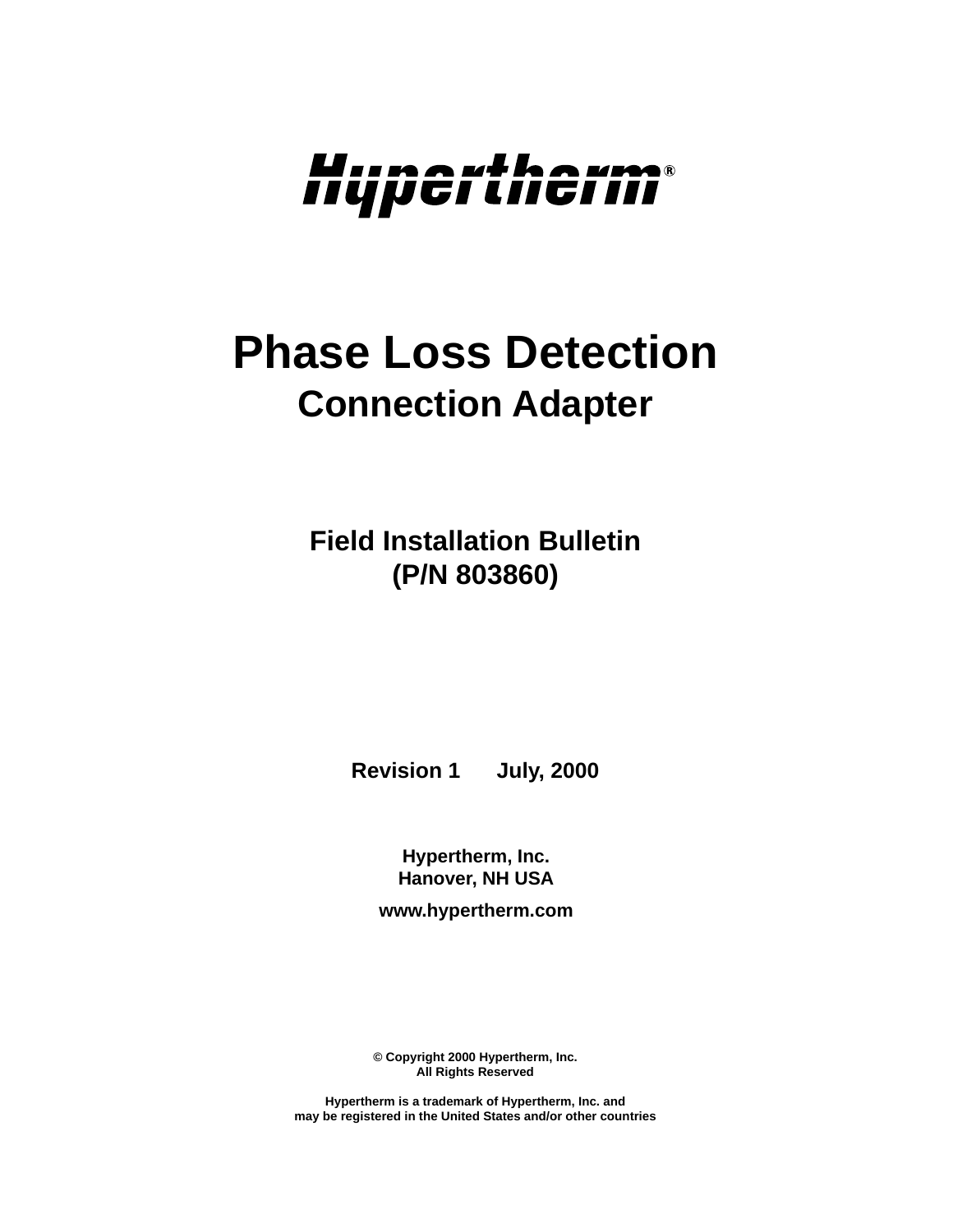## **INTRODUCTION**

#### **Purpose**

This field service bulletin will enable a qualified electronics technician to reuse a Phase Loss Protection PC board, that has been taken off an older style Hypertherm chopper, on a new chopper. The board number for the new chopper is 041677.

#### **No Tools Required**

#### **128525 Phase Loss Adapter Kit**

| Part No. | <b>Description</b>                                         | Qtv. |
|----------|------------------------------------------------------------|------|
| 129638   | <b>Adpter for Phase Loss Detection Harness 129394</b>      | 1    |
| 108061   | Standoff                                                   | 4    |
| 803860   | Field Service Bulletin: Phase Loss, Connection Adapter Kit |      |

|                                                       | <b>WARNING</b> |
|-------------------------------------------------------|----------------|
| All work must be performed only by qualified Personel |                |